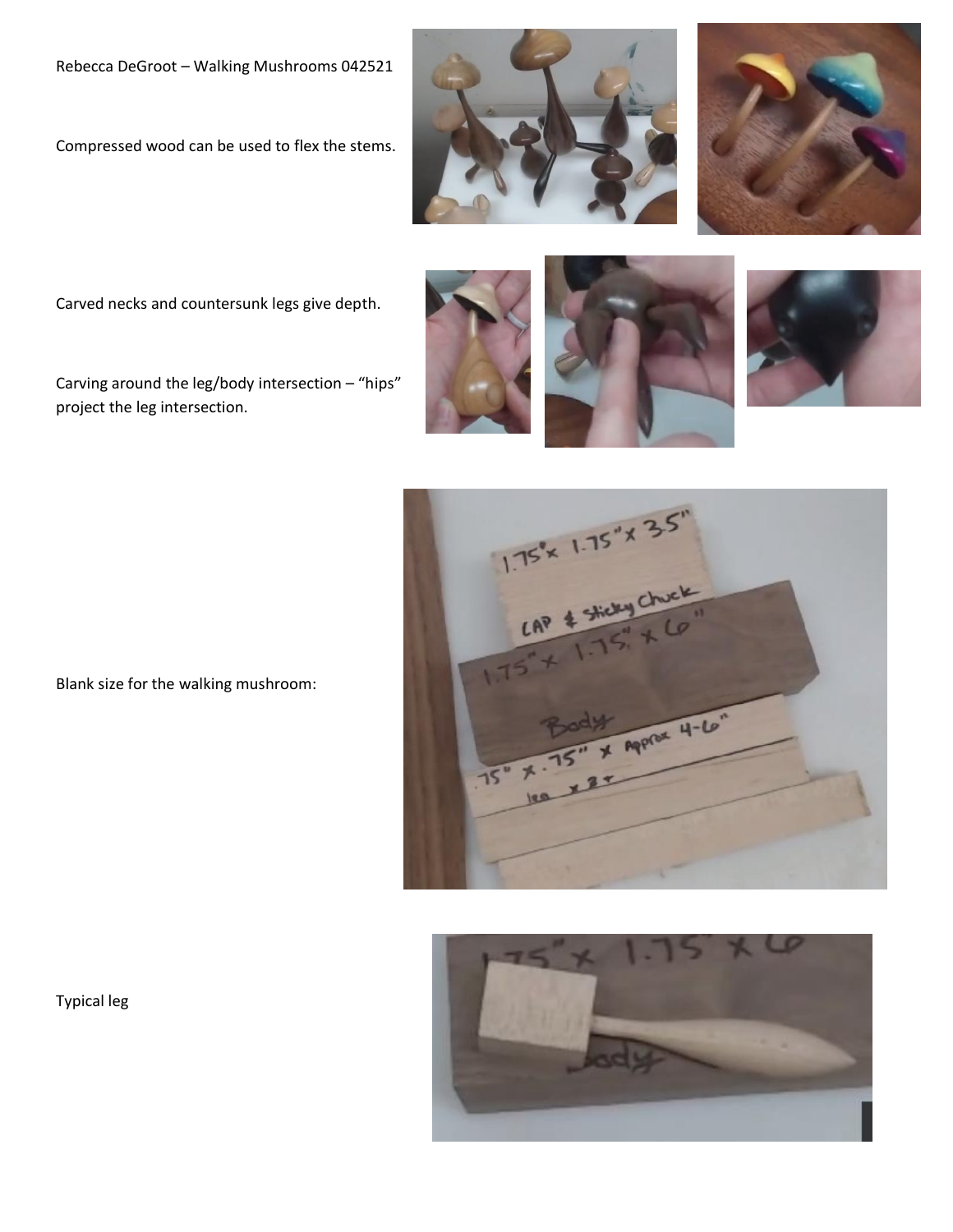



Plan ahead to leave material so it can be carved. Leave a band for the protrusion where the legs attach – hips.



For the cap: Turn a V groove to separate textured area (gills) from the rest of the mushroom.

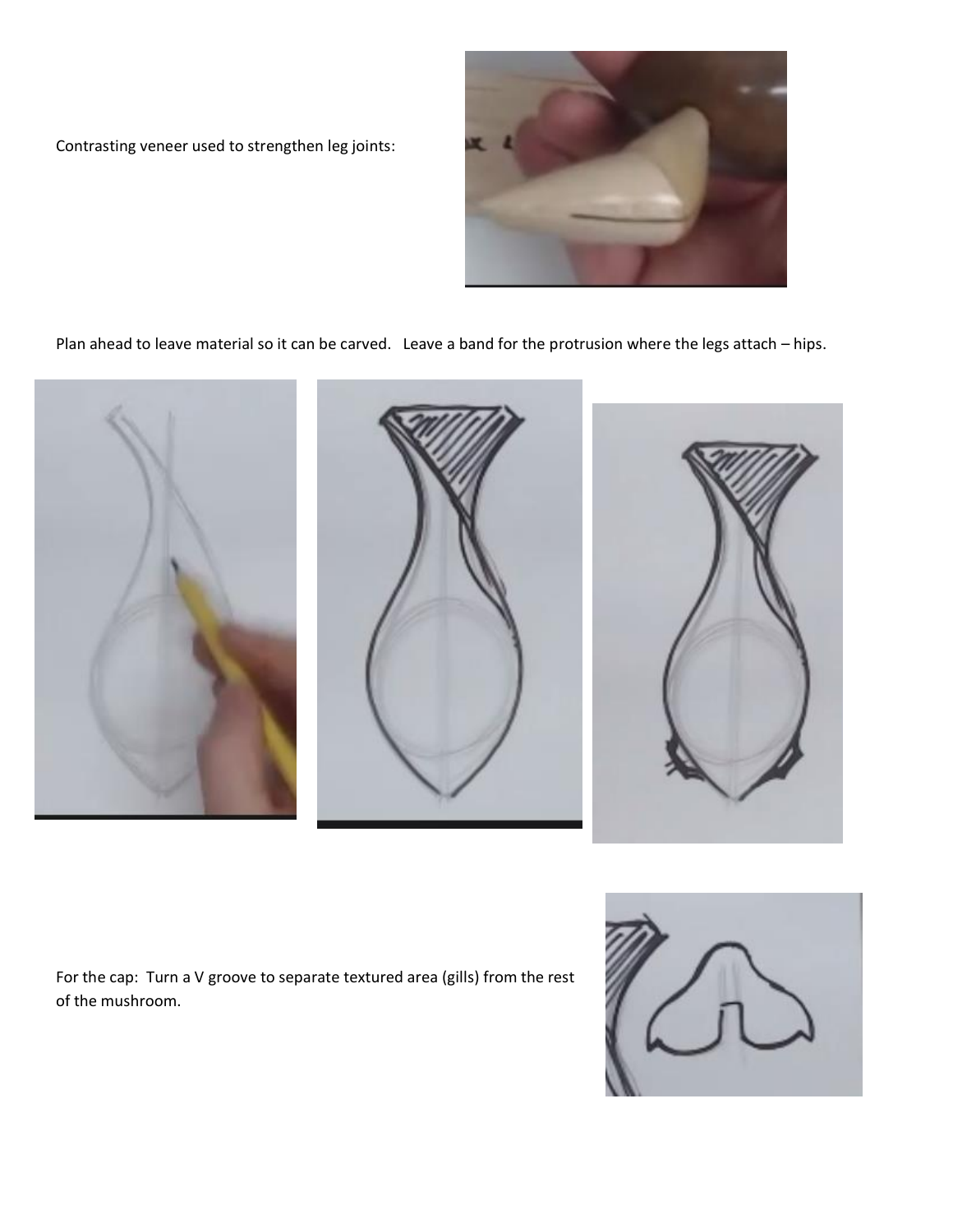Mount cap blank in chuck and rough it to a cylinder; true up the face of the blank. Make a small indent for the neck hole. Then drill in about 1/2" deep with a ¼" drill bit.





Make V cut near the edge and turn a smooth curve (donut) to the inside. Sand the V cut. Sanding the donut shape is not important since it will be woodburnt.



Cone center or rubber chucky can be used to stabilize blank while the outside of the cap is shaped.

Turn a bead, cove, bead to shape the outside; sand; and part it off.



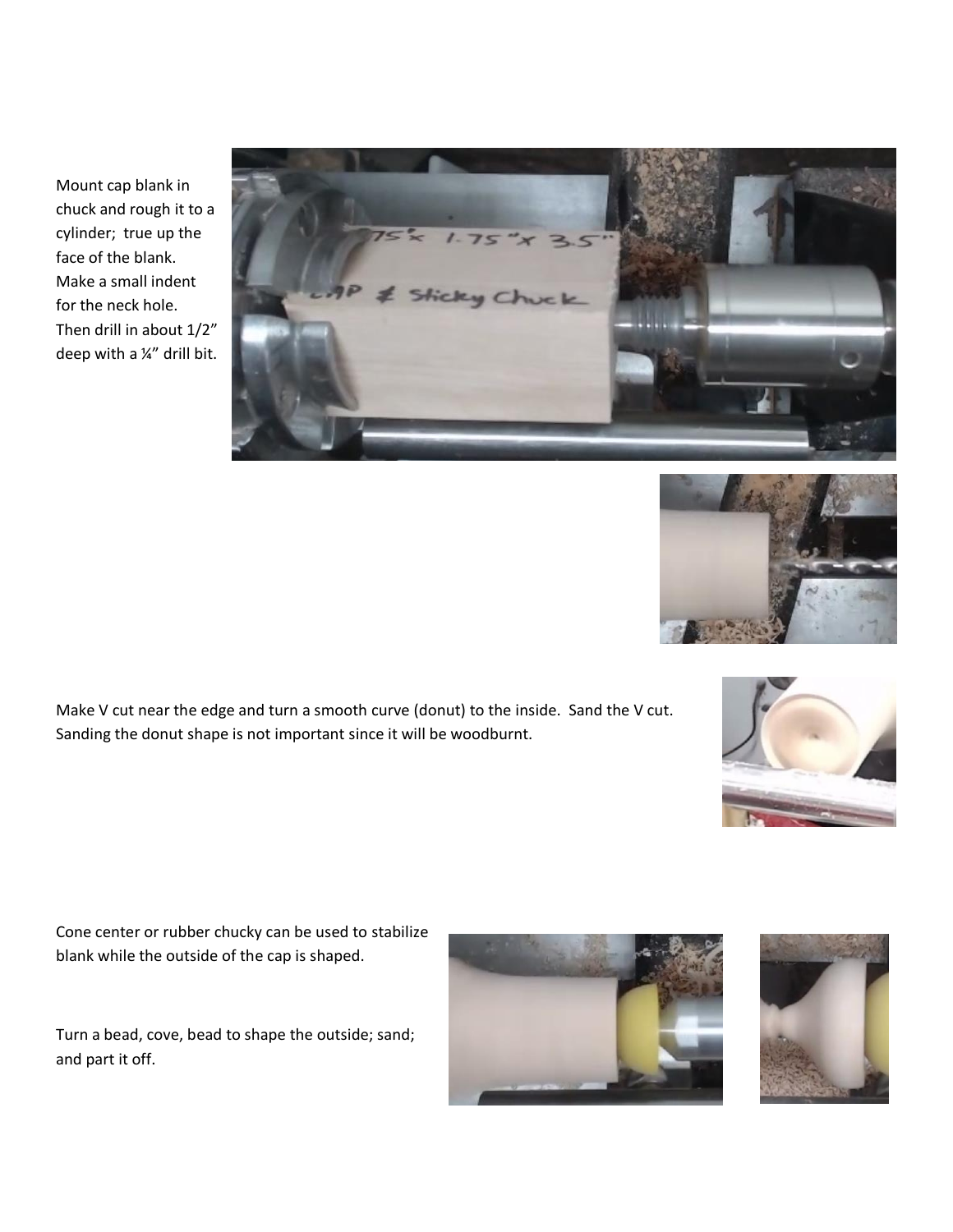A "stickey chuck" (like a loose jam chuck with double sided tape) is turned to match the shape of the bottom of the cap.

Turn a tenon to fit into the hole and make a recess for the "donut" shape of the cap. Getting good contact with the rim of the cap is important. Use a couple pieces of double sided tape to secure the capacity of the capacity of capacity of the cap and provide a way to finish the bead on the end; sand.

Body – True up the blank. Make a "soft" pointed area on the bottom. Plan ahead for leaving a ring for the bumps around the legs. Envison the curve from the area below the hips to above the hips and make them flow together. Be aware of hip placement as it defines how much leg length you will need. Hips higher up on the body will require a longer leg.

Support the tail end with a rubber chucky or hollow shape to conform to end of body.

Referring to the shape you need to get the curved stem on the mushroom turn away the material. Remove the waste material at the top. You can undercut since it will be remove later when carving. The top of the body will be at the V material shown below.











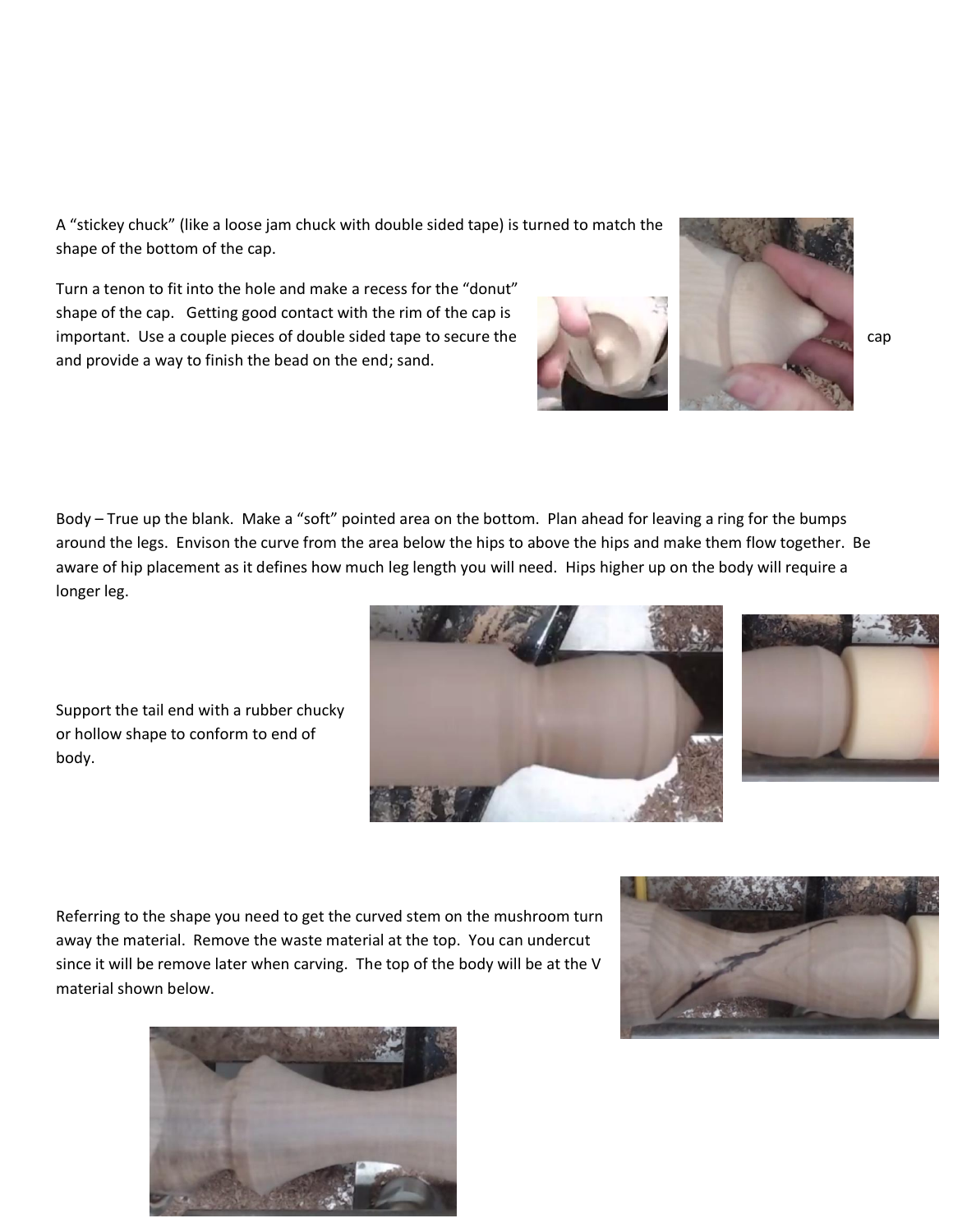Establish where the legs will go and drill. Try to go perpendicular to the piece. If the hole ends up too close to one of the edges, you can turn away some to recenter. Hole can go deep; ¼" diameter to fit the legs.



Legs: True up the blank. Shape the toes to be more aggressive – sharper; with smooth curves since they will be cut apart. Details do NOT line up when the leg is cut at an angle!



Turn tip to diameter to match the drilled hole in the body.

A sharpened open end wrench can be used as a tool to turn the final diameter of the top of the leg. Sand while you have tail stock support.

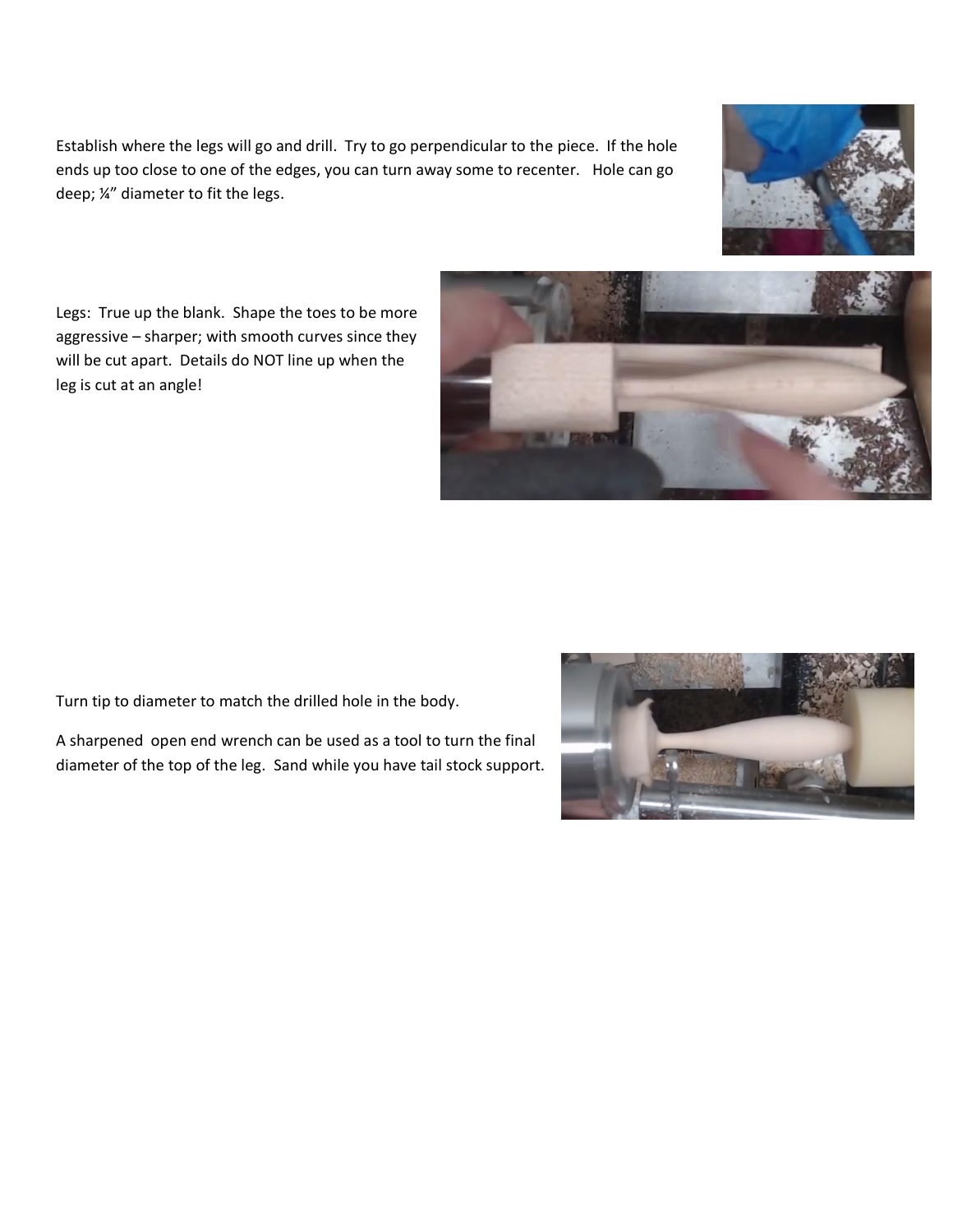Trace your mushroom body on a piece on paper.



Mark where to pivot the leg with a dot and put the dot on the paper.



Decide on the angle you want the toe and sketch it on the plan. Match up inside and outside points; that defines the cut angle on the leg.



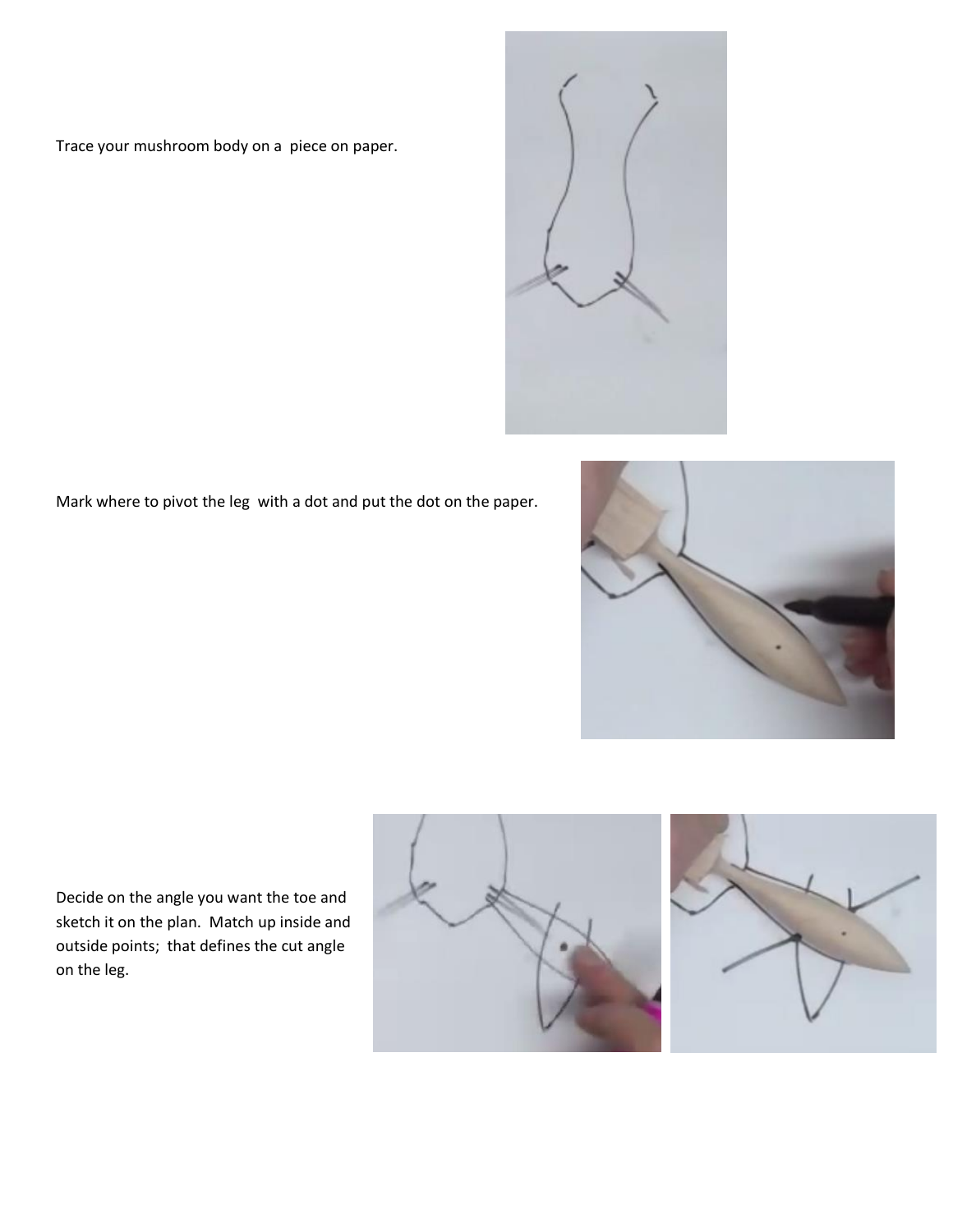Mounting leg back on the lathe use pull saw to make the cut ( or bandsaw). Sand interface if needed.

West System 2 part epoxy is a little flexible.

Spline can be cut and glued in now or later. Later is easier.







After the glue has set, cut slot for veneer. (Craft foam can be used on your vise to soften the grip.)

Mark line about 2/3 down and on center and cut slot for the veneer.



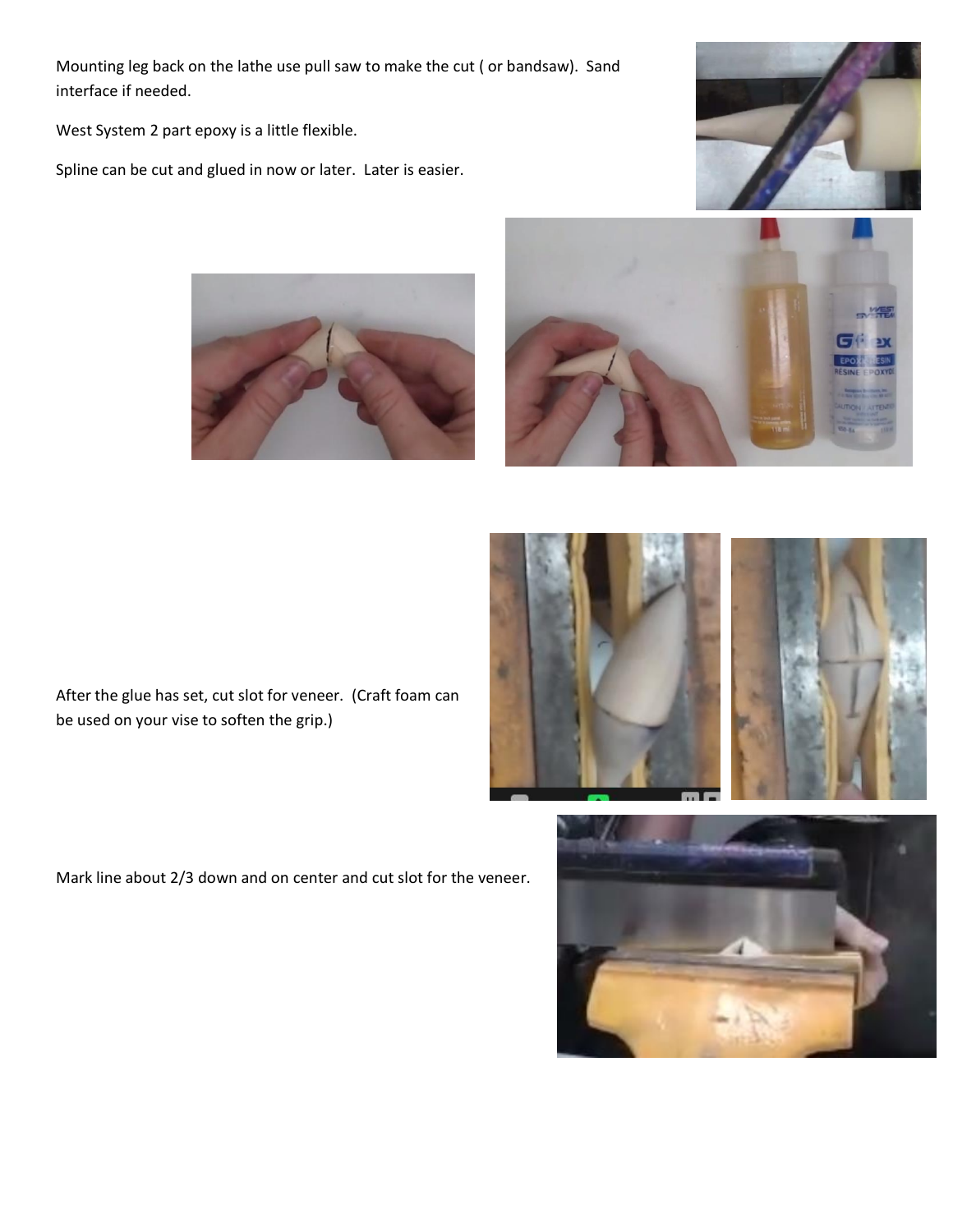If the veneer wobbles, carve arc in the veneer so both ends are flush and no gaps. Draw on the shape and cover it with glue. Force some glue into the crack and wipe away excess glue. Trim or break or sand off the excess veneer. Be aware of grain direction so you do not chip out the veneer.

Carving:

Whisper burr, fine, med, and course Sabretooth burrs. (If you order Sabretooth burrs use discount code: YMT at checkout.)

Whisper burr is used to smooth inside edge of hip/leg intersection.

Sketch line for boundary of hips.







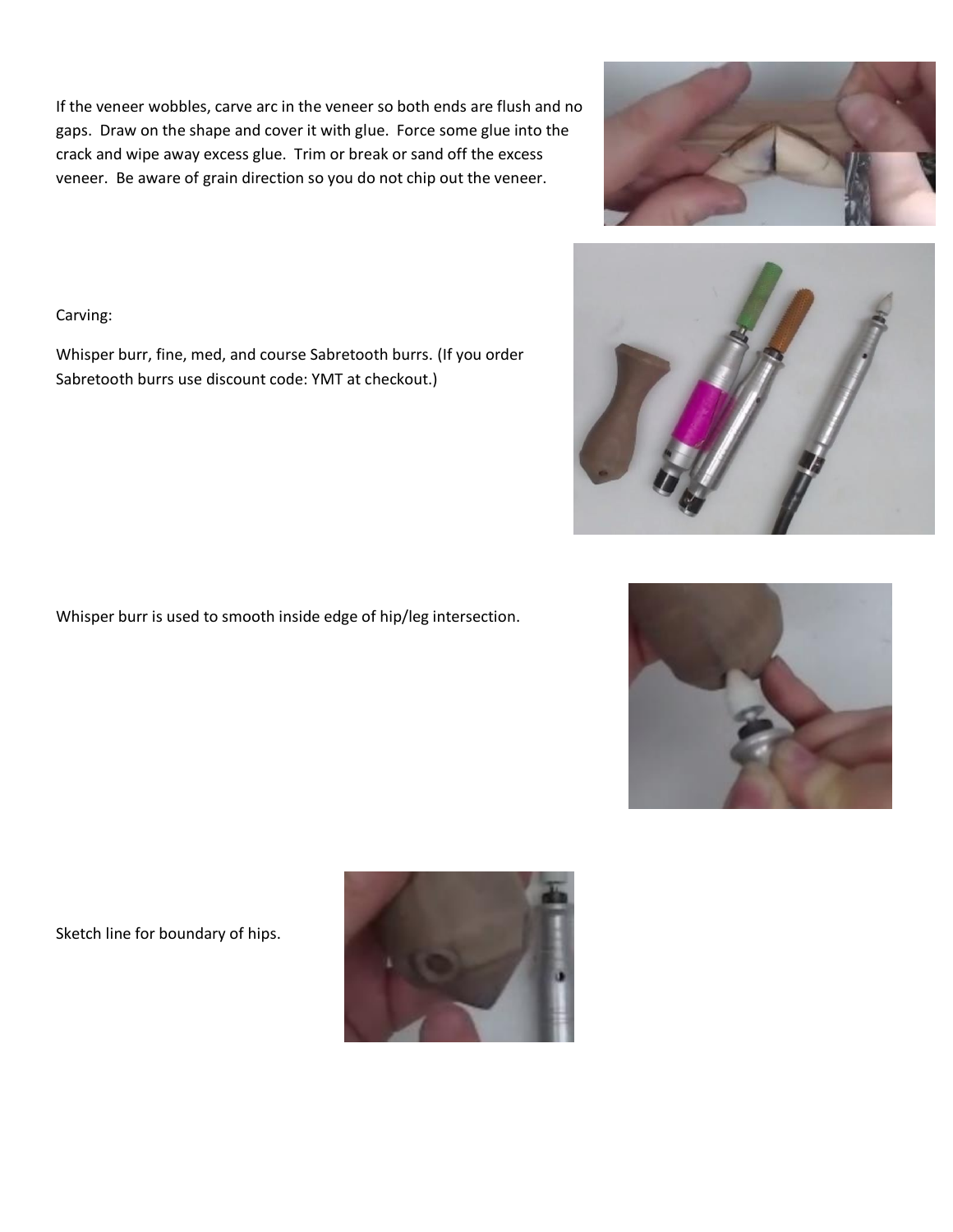Mark area to remove around the neck. Carving with burr in reverse throws the dust away, also ability to pivot and push burr.









Start with a square form then shape. Then cut off the corners for 8 sides; then cut those to get 16 faces. Then do final shaping.



Sand the area between the hips. Refine shape.

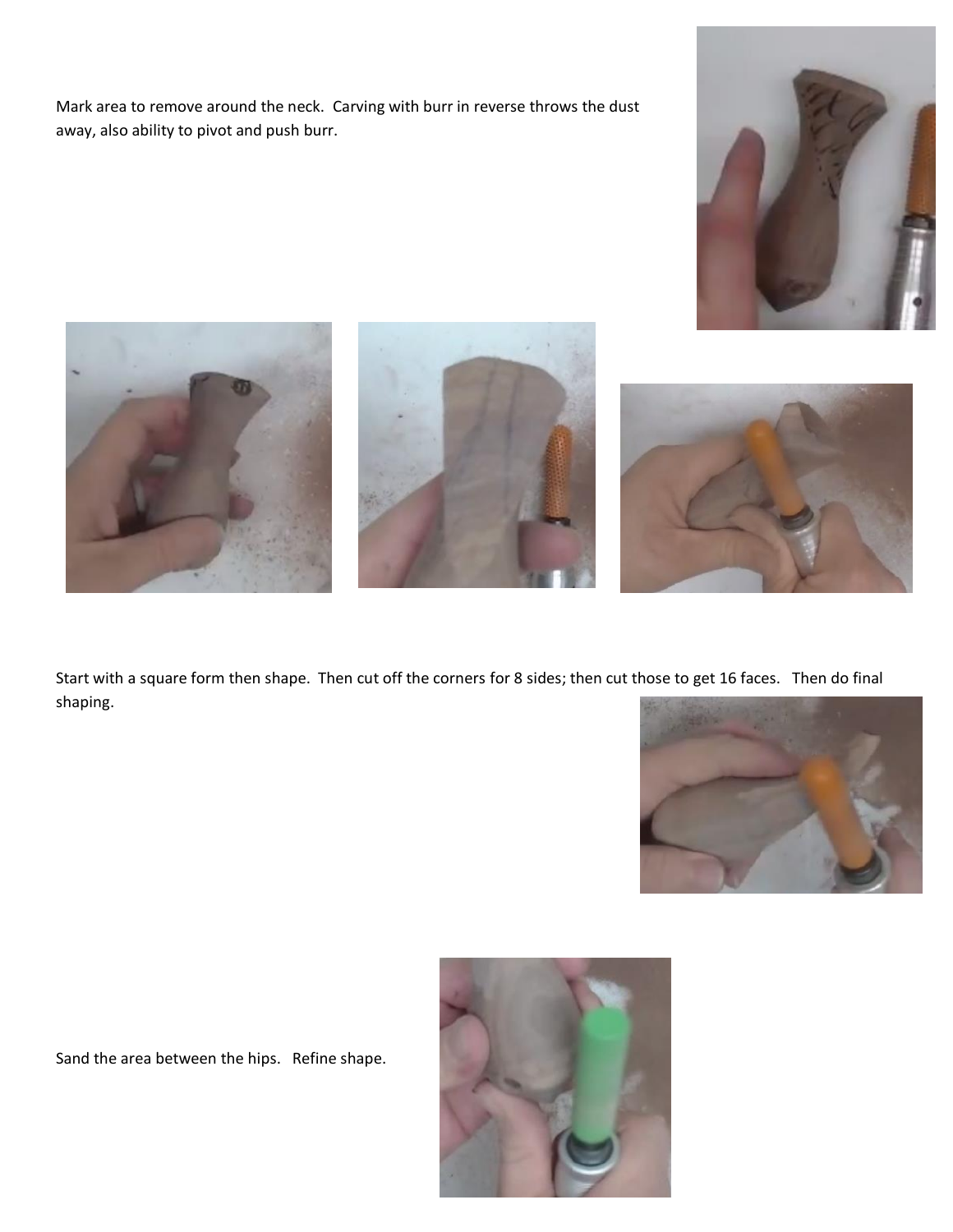Woodburning – higher heat to get a deep burn. Skew tip.

Splitting the surface about 7 times – first quarter, then split into 8, then into 16,…. Start at the outer edge and pulling toward the center. Pulling from the edge straight to the center keeps you from spirialing.

Then go back to the outer edge and finish the burn at the outside edge and inside the hole. Any discoloring of the outside can easily be removed.

Cap diameter size needs to be about the max diameter of the body or larger for good proportions.

Leg shapes are unlimited.